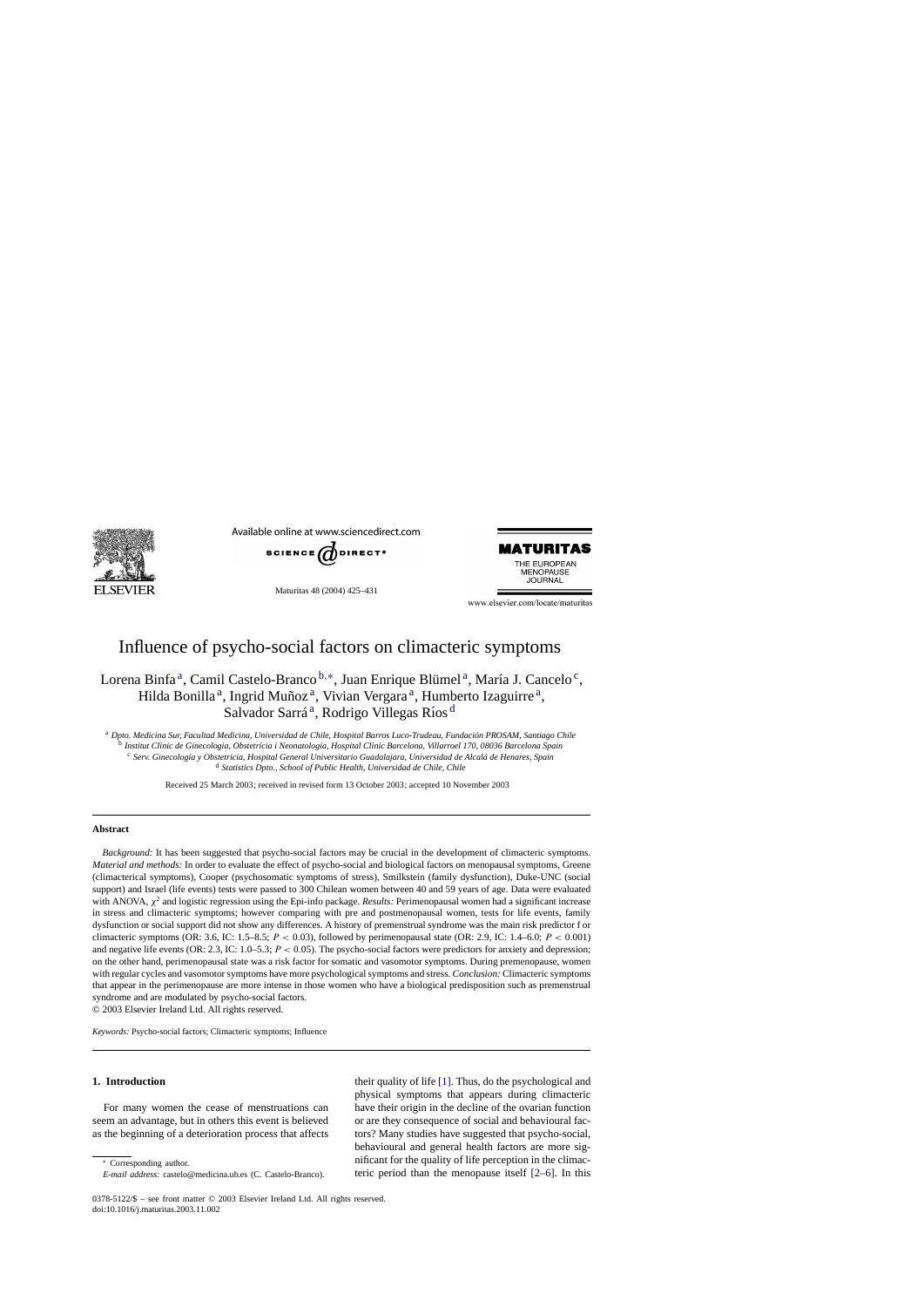sense, Dennerstein in a well-designed study shown that the well-being of middle-age women was more related to their current health status, psychosocial and lifestyles rather than to menopausal status [\[3\].](#page-5-0) Moreover, only vasomotor symptoms has been related to menopausal status; negative mood and reduced sexual interest is better explained by the presence of vasomotor symptoms and by reproductive health and lifestyle variables such as current or previous premenstrual syndrome, dysmenorrhea, smoking and lack of exercise [\[4\].](#page-5-0) Other authors have suggested that physical activity and exercise are related to lower prevalence of climacteric symptoms and that the minor schooling the major prevalence of vasomotor symptoms [\[5,6\].](#page-5-0) Zichella et al. pointed out the role of healthy lifestyles in the quality of life of climacteric woman [\[2\].](#page-5-0)

Opposite to these previous studies, we showed earlier that menopause cause a lack of well-being not related to age or other socio-demographic factors [\[7\].](#page-5-0) Since the influence of socio-cultural factors in the lack of quality of life could not be discarded in menopausal women we designed the present study to analyze the effect of biological and socio-cultural factors on climacteric symptoms.

#### **2. Material and methods**

#### *2.1. Subjects*

The sample was taken from women aging between 40 and 59 years old, who attend the Medical Centre "Carol Urzúa" of the Eastern Metropolitan Health Service in Santiago de Chile, covering an estimated population of 3987 women in 2001 according to the data provided by the Statistical Unit of the Patient Program Department of the East Metropolitan Health Service. Using an statistical software (Epi-info version 6.04) to calculate sample size, for a population size of 3.987 women and an expected frequency of symptoms of minimum 30% (8), a sample size of 299 was selected based on the results of a power analysis. Therefore, a total of 306 women were asked to be interviewed in private by medical students between January and February of 2002 in an office of the Carol Urzúa Medical Center (Service of Health South Subway). Of them, six declined to participate in the interview (refusal rate of 2%). The inclusion criteria were: healthy women accompanying patients who went to Carol Urzúa Medical Center whose ages were between 40 and 59 years. Exclusion criteria included: HRT and hormonal contraceptives users and women with difficulty to understand the survey. Additionally, women with hysterectomy and/or oophorectomy were also excluded, since the study was focused on the menopause as a natural and biological process that occurs in women mild-life.

#### *2.2. Design of the study*

In this study, middle-aged women were evaluated for as given further.

*Climacteric symptoms*: were self-evaluated in function of their intensity ((1) minor, (2) moderate and (3) severe) using the Greene scale validated in Spanish (scale reliability coefficient: 0.8321) (21 questions grouped in to 5 dominions: anxiety, depression, somatic and vasomotor symptoms and sexuality) [\[9,10\].](#page-5-0)

*Psycho-social factors*: with the Cooper Questionnaire [\[11,12\]](#page-5-0) to assess psychosomatic symptoms of stress (22 questions with scores from 0 to 44), the Smilkstein's Family Apgar Test [\[13,14\]](#page-5-0) for family dysfunction (5 items), the Duke-UNC Questionnaire [\[15,16\]](#page-5-0) to evaluate social support (11 questions) and finally, life events were assessed by the Vital Events Scale, a questionnaire adapted from a battery developed by Israel [\[17\]](#page-5-0) including 13 items. All these tests have been validated in Spanish (Cooper's Scale reliability coefficient: 0.9036, Smilkstein's Family Apgar Test reliability coefficient: 0.7076, Duke-UNC Questionnaire reliability coefficient: 0.8756, Vital Events Scale reliability coefficient: 0.6687) [\[10,12,14,16\]\).](#page-5-0)

*Reproductive health*: to define the status of reproductive age: premenopause (regular menses), perimenopause (irregularities  $> 7$  days from their normal cycle) and postmenopause (amenorrhea > 12 months) the Stage of Reproductive Aging Workshop (STRAW) classification was used [\[18\].](#page-5-0) Additionally, premenstrual syndrome was evaluated according to the questions of the *menstrual cycle problems*: Self-Care Flowcharts of the American Academy of Family Physicians (([http://familydoctor.org/flowcharts/](http://familydoctor.org/flowcharts/538.html) [538.html](http://familydoctor.org/flowcharts/538.html)) which consideres dysmenorrhoea, emotional problems, oedema, mood swings, changes in mental alertness or ability to concentrate, tiredness and sleep disturbance in the premenstrual period.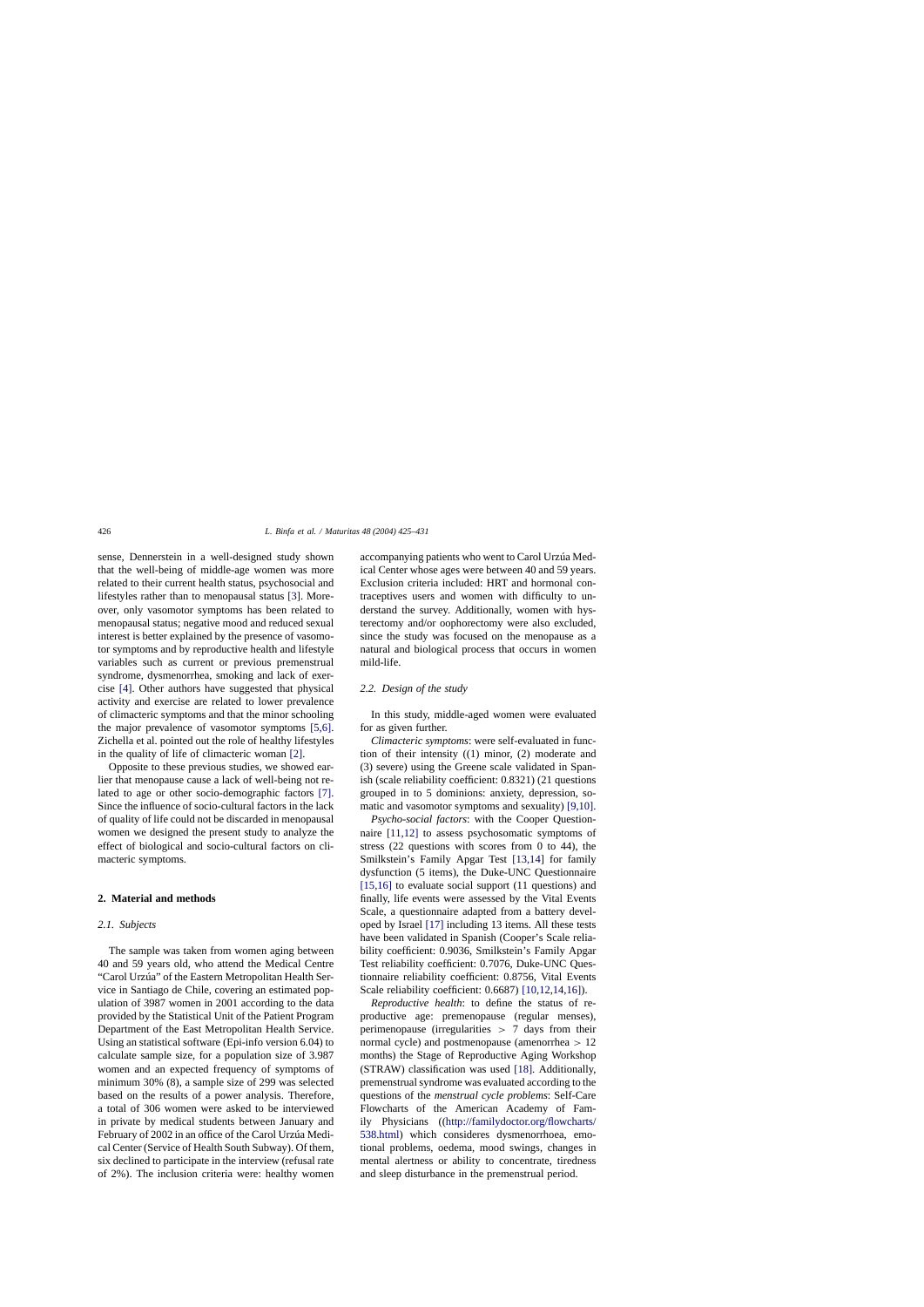*Others*: health status was defined in the manner used by the National Center for Health Statistics into the study Hormone Replacement Therapy. Knowledge and Uses in the United States [\[19\]](#page-5-0) as a condition compatible with the performance of routine activities and no clinical history. Finally, age, marital status, level of education, work and state or private health assistance were also recorded.

#### *2.3. Statistical analyses*

Data were expressed as mean  $\pm$  standard deviation and analyzed with the program Epi-info, version 6.04. (Centers for Disease Control, Atlanta, GA, USA; OMS, Basel, Swiss). Differences were evaluated with ANOVA or Student's *t* test. Percentage differences were evaluated using  $\chi^2$ . A value of  $P < 0.05$  was considered statistically significant.

Logistic regression was used to assess the simultaneous influence of different variables on the risk of suffering climacteric symptoms or stress; both were considered as a dependent variable, and history of family dysfunction, life events, poor social support, premenstrual syndrome and perimenopausal status as independent variables. Variables were punctuated using the original cut point, thus for stress a score superior to 19 in Cooper's test, for family dysfunction a score lower than 7 in Smilkstein's test; for poor social support a score lower than 29 in Duke's test; and, for Vital Events a score higher than 4 in Israel test. Climacteric symptoms were considered when scores in Greene scale were equal or superior to the mean. Entrance of variables into the model was considered with a 20% significance level, and the stepwise procedure was applied.

## **3. Results**

A total of 300 women between 40 and 59 years old (mean  $48.1 \pm 5.9$  years) were included in this study. Of them, 118 (39.4%) have middle (12 years) or high education, 227 (75.6%) are married or live with their partner, 205 (68.3%) have their own house and 178 (59.3%) are beneficiaries of the National Health System (Table 1).

Perimenopausal women had higher stress scores and climacteric symptoms (Table 2), although the frequency of negative life events, family dysfunction or badly social support did not increase in this period of life.

The influence of psycho-social and menopausal status is recorded in [Table 3.](#page-3-0) A history of premenstrual syndrome increased 3.6 folds the risk of climacteric

Table 1

Socio-demographic characteristics of the women included in this study allocated in periods of 5 years

| Age       |     | Study level |     | Marital status              |     | Work      |     | Health system |     |
|-----------|-----|-------------|-----|-----------------------------|-----|-----------|-----|---------------|-----|
| Group     | N   | Level       | Ν   | <b>State</b>                | N   | Activity  | N   |               |     |
| $40 - 44$ | 101 | Basic       | 182 | Single                      | 45  | Worker    | 95  | <b>NHS</b>    | 178 |
| $45 - 49$ | 77  | Medium      | 100 | Separated                   | 6   | Housewife | 205 | Private       | 30  |
| $50 - 54$ | 67  |             | 15  | Married/living with partner | 227 |           |     |               |     |
| $55 - 59$ | 55  | High        | 3   | Widows                      | 22  |           |     | Don't have    | 80  |

NHS: National Health Sevice.

Table 2

Scores of Greene scale (climacteric symptoms), Cooper Questionnaire (stress symptoms), Smilkstein's Family Apgar Test (family dysfunction), Duke-UNC Questionnaire (social support) and Vital Events Scale (life events) according to women's reproductive status

|                | Number $(\%)$ | Stress symptoms | Climacteric symptoms | Life events   | Family dysfunction | Social support  |
|----------------|---------------|-----------------|----------------------|---------------|--------------------|-----------------|
| Premenopausal  | 142 (47.3)    | $19.7 \pm 8.8$  | $0.90 \pm 0.56$      | $2.9 \pm 1.9$ | $7.5 + 2.7$        | $37.4 \pm 11.4$ |
| Perimenopausal | 46(15.3)      | $23.4 \pm 9.3$  | $1.14 \pm 0.66$      | $3.2 \pm 2.4$ | $7.6 \pm 2.6$      | $35.5 \pm 11.8$ |
| Postmenopausal | 112 (37.4)    | $19.8 \pm 9.9$  | $0.97 \pm 0.62$      | $2.9 \pm 2.1$ | $7.4 \pm 2.7$      | $37.1 \pm 10.0$ |
| F              |               | 3.0             | 2.9                  | 0.3           | 0.03               | 0.5             |
| P<             |               | 0.05            | 0.05                 | ns            | ns                 | ns              |

Data are given as mean  $\pm$  S.D.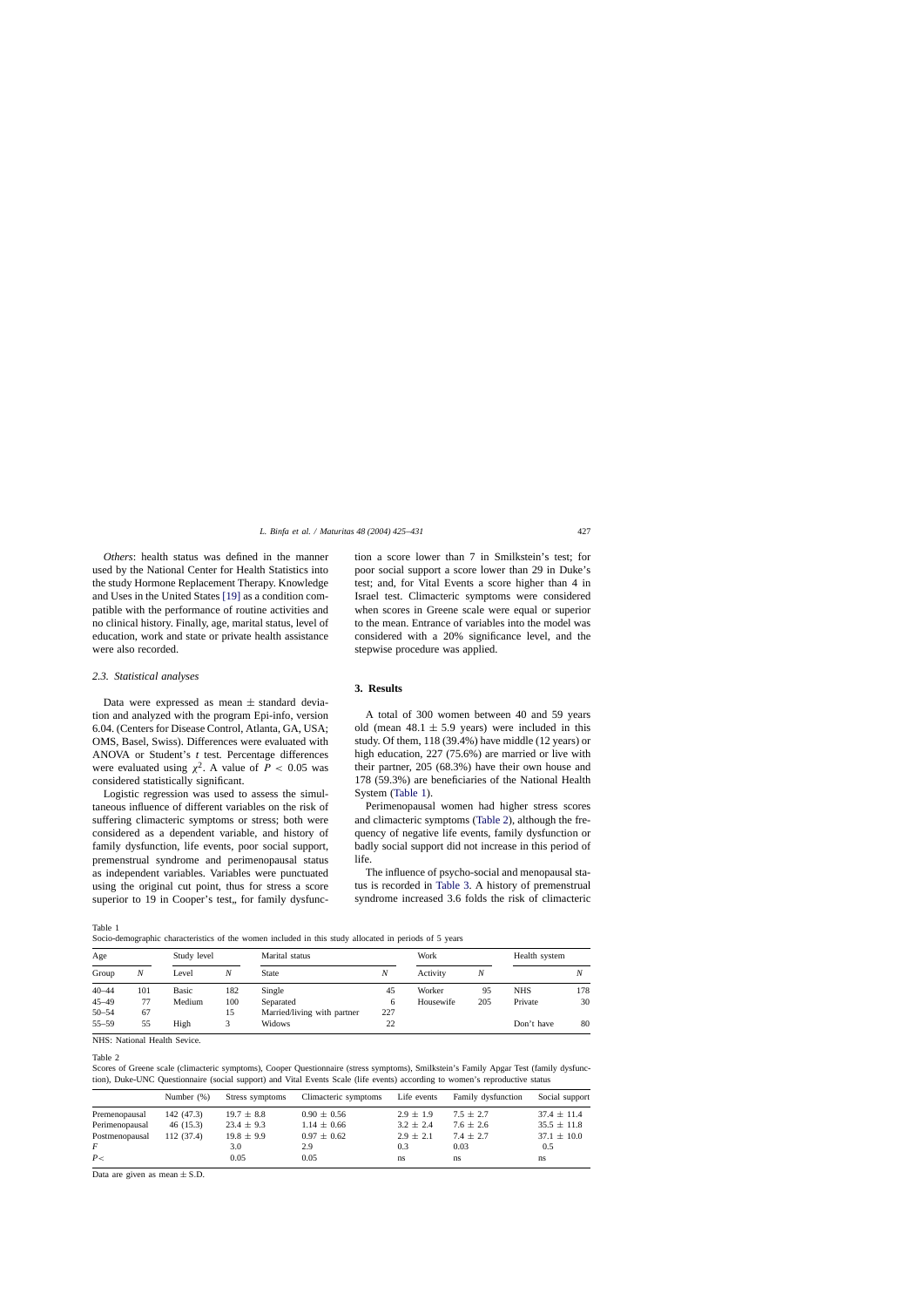|                                    | Anxiety               | Depression                               | Somatic<br>symptoms           | Vasomotor<br>symptoms | Sexuality                              | Total                                                   |
|------------------------------------|-----------------------|------------------------------------------|-------------------------------|-----------------------|----------------------------------------|---------------------------------------------------------|
| (a) Univariant analysis            |                       |                                          |                               |                       |                                        |                                                         |
| Life events                        | $7.5***$ $(2.9-20.5)$ | $7.5***$ $(2.6-23.4)$                    | $2.6^{**}$ $(1.1-6.1)$        | $2.0ns$ (0.9–4.6)     |                                        | $1.5^{\text{ns}}$ (0.6–3.6) $2.7^{\text{**}}$ (1.2–6.5) |
| Family dysfunction                 | $1.5ns$ (0.7–2.9)     | $3.4***$ $(1.6-7.3)$                     | $1.2^{\text{ns}}$ $(0.6-2.4)$ | $1.0ns$ (0.5–1.9)     |                                        | $2.6^{**}$ (1.1–5.8) 1.8 <sup>ns</sup> (0.9–3.6)        |
| Poor social support                | $1.8ns$ (0.9–3.8)     | $2.4^*$ $(1.1-5.2)$                      | $0.7ns$ (0.4–1.6)             | $0.7ns$ $(0.3-1.5)$   | $1.2^{\text{ns}}$ $(0.6-2.7)$          | $1.2^{\text{ns}}$ $(0.6-2.5)$                           |
| Premenstrual syndrome              | $2.7^*$ $(1.1-6.8)$   | $3.6**$ $(1.5-8.7)$                      | $4.7***$ $(1.8-12.9)$         | $6.2***$ $(2.1-19.6)$ | $2.4*$ $(1.0-5.4)$                     | $3.6***$ $(1.5-9.0)$                                    |
| Perimenopause                      | $1.5ns$ (0.7–3.2)     | $1.7ns$ (0.8–3.6)                        | $2.6^{**}$ $(1.2-5.5)$        | $2.5***(1.2–5.2)$     | $0.7ns$ (0.3-1.4)                      | $3.0^{**}$ $(1.4-6.1)$                                  |
| (b) Logistic regression, risk (OR) |                       |                                          |                               |                       |                                        |                                                         |
| Life events                        | $7.8***$ $(3.1–19.8)$ | $8.2***$ $(2.7-24.4)$ $2.4*$ $(1.1-5.5)$ |                               | $1.8(0.8-4.4)$        |                                        | $2.3*$ $(1.0-5.3)$                                      |
| Family dysfunction                 |                       | $2.7^*$ $(1.2-6.1)$                      |                               |                       | $2.7^{**}$ $(1.3-5.8)$ 1.9 $(1.0-3.8)$ |                                                         |
| Poor social support                | $2.3^*$ $(1.1-4.9)$   | $2.6^*$ $(1.6-6.5)$                      |                               |                       |                                        |                                                         |
| Premenstrual syndrome              | $3.2**$ $(1.3-7.9)$   | $5.7***$ $(2.2-14.8)$                    | $4.5***(1.8–11.1)$            | $5.9***(2.1–16.1)$    | $2.6 * (1.2 - 5.6)$                    | $3.6^*$ $(1.5-8.5)$                                     |
| Perimenopause                      |                       |                                          | $2.3^*$ $(1.1-4.9)$           | $2.3^*$ (1.1–4.6)     |                                        | $2.9***$ $(1.4-6.0)$                                    |
|                                    |                       |                                          |                               |                       |                                        |                                                         |

Influence of psycho-social factors and women's reproductive status on the risk of suffering climacteric symptoms

Univariant analysis (a) and logistic regression and (b) (OR: Odds ratio);  $ns > 0.05$ .

∗ P < 0.05.

∗∗ P < 0.01.

∗∗∗ P < 0.001.

symptoms (CI: 1.5–9.0;  $P < 0.001$ ). Life events were strong predictors of risk of anxiety (7.5, CI: 2.9–20.5; P < 0.001), depression (7.5, CI: 2.6–23.4;  $P < 0.001$ ) and somatic symptoms (2.6, CI: 1.1–6.1;  $P < 0.01$ ). In addition, family dysfunction implied a higher risk of depression  $(3.4, \text{CI: } 1.6-7.3; P \leq$ 0.001) and sexuality dysfunction (2.6, CI: 1.1–5.8;  $P < 0.01$ ). Finally, poor social support only influenced risk of depression (2.4, CI: 1.1–5.2;  $P < 0.02$ ). The risk of vasomotor and somatic symptoms were also modulated by women's reproductive status. Perimenopause increased these risks by 2.5 (CI: 1.2–5.2;  $P \leq 0.009$  and 2.6 (CI: 1.2–5.5;  $P \leq 0.007$ ), respectively.

After adjusting for the other variables (logistic regression analysis), premenstrual syndrome was overall the main predictor for climacteric symptoms (Odds ratio (OR): 3.6, confidence interval (CI): 1.5–8.5;  $P < 0.03$ ), followed by perimenopause (OR: 2.9, CI: 1.4–6.0;  $P < 0.001$ ) and negative life events (OR: 2.3, CI:  $1.0-5.3; P < 0.05$ ). Negative life events appeared as main predictors for anxiety (OR: 7.8, CI: 3.1–19.8;  $P < 0.001$ ) and depression (OR: 8.2, CI:  $2.7-24.4$ ;  $P < 0.001$ ); poor social support increased the risk of anxiety (OR: 2.3, CI: 1.1–4.9;  $P < 0.05$ ) and depression (OR: 2.6, CI: 1.6–6.5;  $P < 0.05$ ); and finally, family dysfunction increased symptoms of depression (OR: 2.7, CI: 1.2–6.1;  $P < 0.05$ ), and sexual dysfunction (OR: 2.7, CI: 1.3–5.8;  $P < 0.001$ ).

Interestingly, in this study an important number of premenopausal women with regular cycles suffer from vasomotor symptoms (64.1%) and these women had higher scores in all dominions of the Greene and Cooper scales (Table 4).

Table 4 Scores of climacteric symptoms (Greene) and stress (Cooper) in premenopausal women with vasomotor symptoms

| Vasomotor symptoms | N   | Climacteric Symptoms Dominions (Greene) | Stress (Cooper) |               |               |               |                |
|--------------------|-----|-----------------------------------------|-----------------|---------------|---------------|---------------|----------------|
|                    |     | Anxiety                                 | Depression      | Somatic       | Vasomotor     | Sexuality     |                |
| N <sub>0</sub>     | 51  | $0.5 \pm 0.4$                           | $0.7 \pm 0.5$   | $0.6 \pm 0.4$ | 0.0           | $0.7 \pm 0.8$ | $14.8 \pm 8.3$ |
| Yes                | 91  | $0.9 \pm 0.6$                           | $1.2 \pm 0.7$   | $1.2 \pm 0.6$ | $1.2 \pm 0.7$ | $1.3 \pm 1.0$ | $22.3 \pm 8.1$ |
|                    |     | 4.0                                     | 4.1             | 6.4           | 11.3          | 3.6           | 5.2            |
| P<                 | 142 | 0.0001                                  | 0.0002          | 0.0001        | 0.0001        | 0.0005        | 0.0001         |

Data are given as mean  $\pm$  S.D.

<span id="page-3-0"></span>Table 3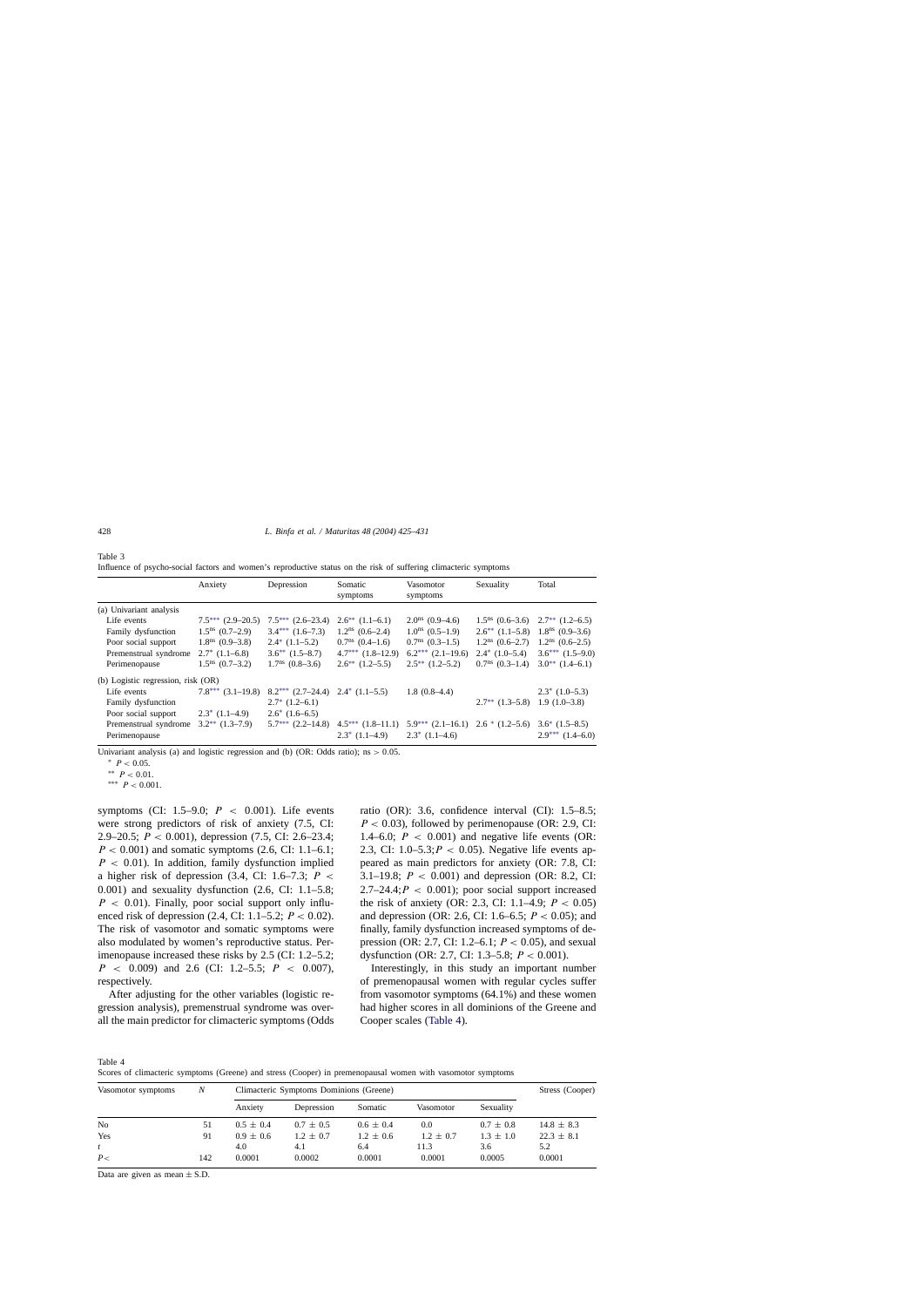## **4. Discussion**

The main objective of our study was to evaluate the impact of menopause and psycho-social factors on climacteric symptoms. Several authors have suggested that somatic and psychological symptoms in middle age women are related to the cease of the ovarian function [\[7\].](#page-5-0) In this way, Kuh observed in English women that the risk for hot flushes increases 2.6 times in the perimenopause and 4.7 times in the postmenopause, for sleep dysfunctions, 1.5 and 3.4 folds, respectively and for sexual dysfunctions, 2.2 and 3.9 [\[20\].](#page-6-0) Moreover, in surgical menopause the onset of climacteric symptoms is sharp and often dramatic [\[21\].](#page-6-0) Alternatively, other authors have pointed out that previous life events are more important [\[22\],](#page-6-0) and that menopause has not adverse effects on the well-being of climacteric women [\[23\]. A](#page-6-0) possible explanation for this disagreement is the fact that climacteric symptoms begin some years before the onset of the menopause and after that they diminish significantly. Moreover, women have their own opinion that differs from experts. In a previous study we found that 87.9% of the women related the menopause to psychological complaints [\[24\].](#page-6-0) Another study, in English women of 45 years old, found that most of women experience psychological difficulties in the menopause, opinion that it is also shared by the general practitioners who take care of them [\[25\].](#page-6-0)

In the present study, we confirm that climacteric symptoms and stress increased significantly during perimenopause and afterward fall to premenopausal values. We did not observe in the menopausal transition an increase of negative life events, family dysfunction or poor social support; conversely, we cannot explain the increase in climacteric symptoms during perimenopause by an increase of negative life events in this stage of life. These results disagree with data suggesting the importance of the environment in the psychological stress throughout climacteric period. Thus, Grant reported that negative events were strongly correlated with psychological symptoms [\[26\].](#page-6-0) Moreover, it has been considered that a good social support can moderate the negative effect of the life events and it can also influence on psychological distress of middle age women [\[27\].](#page-6-0) We have not observed; however, a deterioration in the social support during the period of highest symptoms neither an increase of prevalence environmental risk factors. A possible explanation for this disagreement is the fact that climacteric symptoms begin some years before the onset of the menopause and after that they diminish significantly. In concordance with this hypothesis we found that the prevalence of irritability in premenopausal women was 27%, increasing up to 48% in perimenopause and decreasing to 29% after 5 years menopause [\[8\].](#page-5-0) In addition, Brown observed that migraine prevalence, joint complaints, weariness and insomnia predominated in the perimenopause and diminished later on [\[28\].](#page-6-0)

After adjusting for the influence of psycho-social factors, premenstrual syndrome and women's reproductive status on climacteric symptoms, we observed that biological factors have a higher impact than the psycho-social ones (logistic regression). The main predictor of risk and the only factor that appears influencing all the areas of climacteric symptoms was a history of premenstrual syndrome. The American College of Obstetricians and Gynecologists described that between 20 and 40% of women in their reproductive years suffer from premenstrual syndrome [\[29\],](#page-6-0) The premenstrual syndrome responds to therapy with serotoninergic antidepressants suggesting a biological etiology [\[30\].](#page-6-0) Hunter has pointed out that emotional and premenstrual complaints are excellent predictors of risk for climacteric symptoms in the menopausal transition [\[31\].](#page-6-0) Additionally, women with psychological disorders at age of 36 report more vasomotor symptoms (hot flushes or night sweats), sexual difficulties (vaginal dryness or difficulties with intercourse) and trouble sleeping at 47 years old [\[20\].](#page-6-0)

The association found in this study between symptoms and menstrual irregularities supports a biological base for climacteric symptoms. However, when the Greene scale dominions were analyzed, only vasomotor and physical symptoms appeared related to perimenopause and premenstrual syndrome; whereas psychological symptoms appeared more influenced by the psycho-social factors mainly by negative life events. These facts are in agreement with published data suggesting that vasomotor symptoms are more strongly related to the menopause, whereas the psychological symptoms are related mainly to the psycho-social environment [\[32\].](#page-6-0) Porter reported in middle age women that climacteric syndrome was related only to vasomotor and somatic symptoms and not with psychological symptoms [\[33\].](#page-6-0) In addition, Olofsson attributed only vasomotor symptoms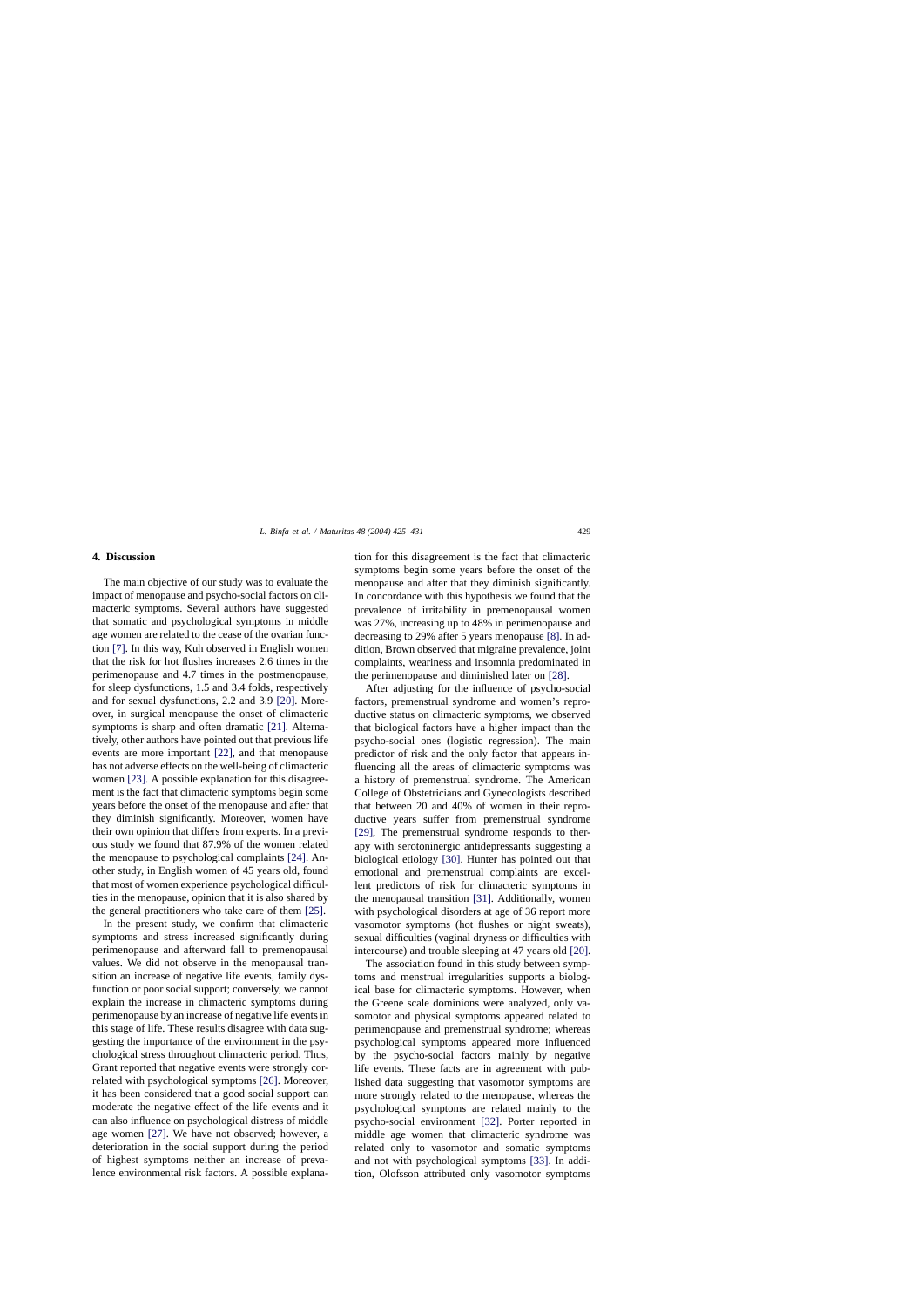<span id="page-5-0"></span>and joint complaints to the climacteric syndrome concluding that the other symptoms were related to psycho-social and socio-cultural factors [\[34\]](#page-6-0) and Vanwesenbeeck considered that only vasomotor symptoms should be included in the climacteric syndrome [\[35\].](#page-6-0) Summarizing, vasomotor symptoms are related to the menopause and the psychological symptoms to the life events. Nevertheless, the importance of the life events is not generally accepted; several authors consider that the negative life events are more frequently observed in women with previous psychological symptoms and not vice versa. Grant found a relation between psychological symptoms and preceding life events [\[36\]](#page-6-0) and Amiel-Lebigre et al. showed that a higher frequency of negative life events was related to previous psychological conduct [\[37\].](#page-6-0)

Our results demonstrated that life events, family dysfunction and poor social support are important as modulators of climacteric symptoms. Similarly, a Japanese study comparing symptomatic and non symptomatic menopausal women, showed that the frequency of negative life events was similar in both groups, but the severity of the climacteric symptoms was correlated to the way of facing problems, suggesting that the vulnerability to stress contributes to worsening the climacteric symptoms [\[38\].](#page-6-0)

Finally, one must keep in mind that this study was done in a population with an important Spaniard genetic and cultural background, but also with a significant indigenous component [\[39\].](#page-6-0) Since it is well known that the cultural factor is a variable that may have a major influence in climacteric symptoms [\[40\]](#page-6-0) our results cannot be extrapolated toward other populations.

In conclusion, climacteric symptoms are linked to the menopausal transition and appear mainly in women with biological predisposition, and finally, Psycho-social factors, mainly negative life events, are modulators of symptoms caused by the cease of ovarian function.

## **References**

[1] Blümel JE, Blake E, Etchevers G. Prevalencia y Abandono de la Terapia Hormonal de Reemplazo. Rev Chil Obstet Ginecol 1996;62(2):75–81.

- [2] Zichella L. The importance of life style after menopause. Int J Fertil Menopausal Stud 1995;40(Suppl 1):9–15.
- [3] Dennerstein L, Smith AM, Morse C. Psychological well-being, mid-life and the menopause. Maturitas 1994;20:1– 11.
- [4] Collins A, Landgren BM. Reproductive health, use of estrogen and experience of symptoms in perimenopausal women: a population-based study. Maturitas 1994;20:101–11.
- [5] Menditto A, Cassese E, Balbi C, Climacteric and quality of life. Minerva Ginecol 1999;51:83–9.
- [6] Avis NE, Crawford SL, McKinlay SM, Psychosocial, behavioral, and health factors related to menopause symptomatology. Womens Health 1997;3:103–20.
- [7] Blumel JE, Castelo-Branco C, Binfa L, Gramegna G, Tacla X, Aracena B, et al. Quality of life after the menopause: a population study. Maturitas 2000;34:17–23.
- [8] Blumel JE, Roncagliolo ME, Gramegna G, Tacla X, Sepulveda H. Prevalencia de síntomas psíquicos y vasomotores en diferentes periodos del Climaterio. Rev Chil Obstet Ginecol 1997;62:412–8.
- [9] Greene JG. Constructing a standard climacteric scale. Maturitas 1998;29:25–31.
- [10] Blumel JE, Castelo-Branco C, Binfa L, Aparicio R, Mamani L. A scheme of combined oral contraceptives for women more than 40 years old. Menopause 2001;8(4): 286–9.
- [11] Cooper Cl. The stress check. Englewood Cliffs, NJ. Prentice-Hall (Spectrum), 1981.
- [12] Trucco M, Valenzuela P, Trucco D. Occupational stress in health care personnel. Rev Med Chile 1999;127: 1453–61.
- [13] Smilkenstein G. The family apgar: a proposal of a family function test and its use by physicians. J Fam Pract 1978;6:1231–9.
- [14] Bellon Saameño JA, Delgado Sanchez A, Luna del Castillo JD, Lardelli Claret P. Validity and reliability of the family Apgar family function test. Aten Primaria 1996;18: 289–96.
- [15] Broadhead WE, Gehlbach SH, De Gruy FW, Kaplan BH. The Duke-UNC functional social support questionnaire. Measurement of social support in Family Medicine patients. Med Care 1988;26:709–23.
- [16] De la revilla L, Bailón J, De Dios J, Delgado A, Prados M, Felitas L. Validation of a functional social support scale for use in the family doctor's office. Atenciòn Primaria 1991;8:688–92.
- [17] Israel BA, Schurman SJ, Heaney CA, Mero RP. The relation of personal resources, participation, influence, interpersonal relationships and coping strategies to occupational stress, job strains and health: a multivariate analysis. Work Stress 1989;3:163–94.
- [18] Executive Summary: Stage of Reproductive Aging Workshop (STRAW) Park City, Utah, July 2001. Menopause 2001;8:402–7.
- [19] Brett KM, Chong Y. Hormone Replacement Therapy: Knowledge and Use in the States Unites. Hyattsville, Maryland: National Canter for Health Statistics; 2001.